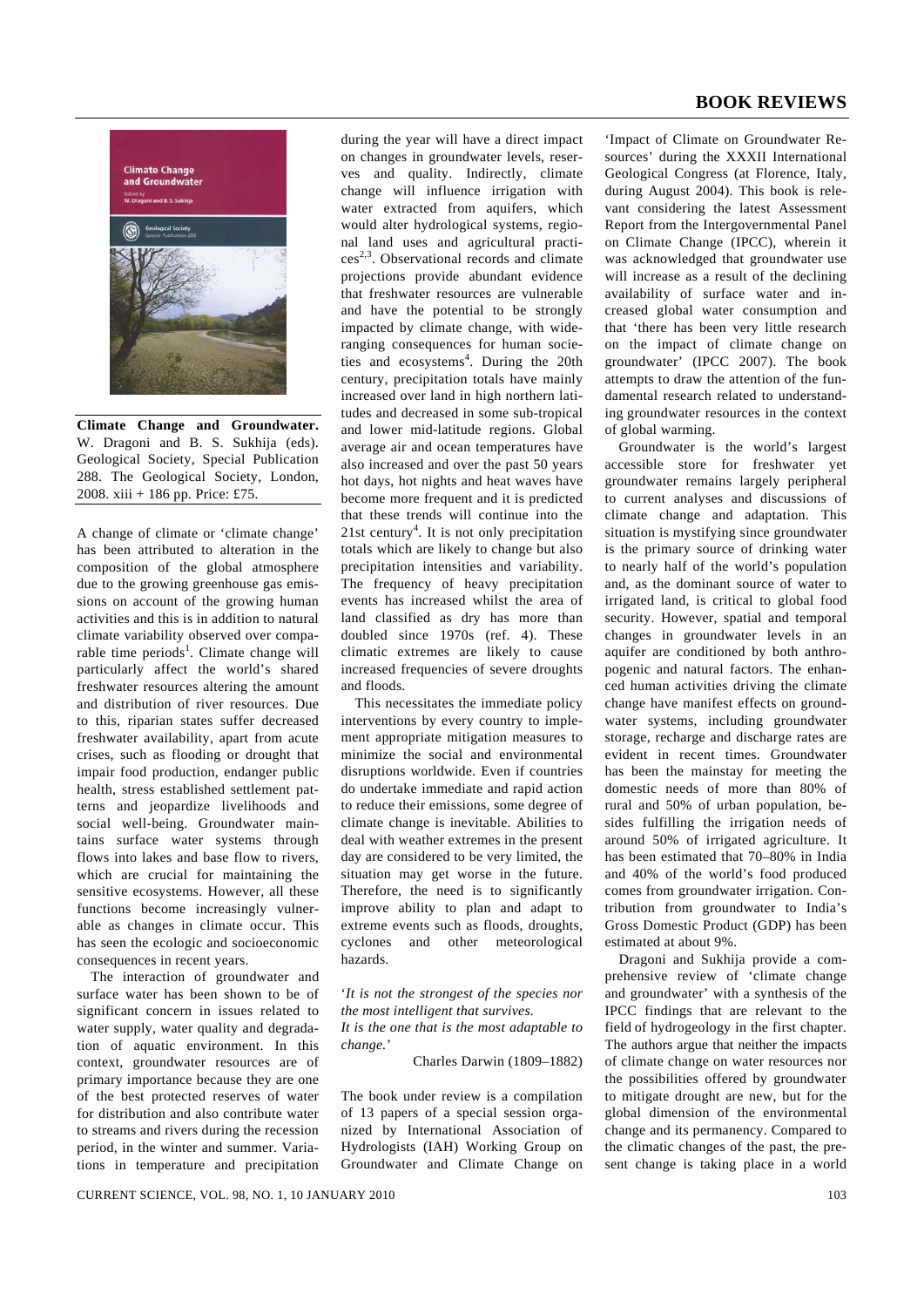where many vast areas are densely populated with a higher water demand. The focus of the chapter is on the focal areas of hydrogeological research in order to mitigate the likely impending impacts.

 Benderev *et al*. discuss some aspects of groundwater regime in Bulgaria, southeastern Europe with respect to climatic variability. The data from National Hydrogeological Network (NHGN) provide ample evidence of major drop in recharge to the aquifers during 1982–94 drought period and also for decrease of groundwater resources. Karst and shallow porous aquifers in these regions showed their vulnerability to long-lasting droughts. The groundwater in karst regions was most affected by the reduction of recharge due to direct linkages between surface and groundwater sources in carbonate terrains. The second chapter highlights the need for investigating the groundwater resources and their vulnerability to droughts. Drought analysis constitutes a major issue for drought policies and implementation of strategies for minimizing the impacts of drought.

 Ducci and Tranfaglia evaluate the region of Camapania, southern Italy to estimate the influence of climate change upon the hydrological regime, variations in the water budget prompted by precipitation and temperature changes. They owe a mean decrease of 30% average infiltration in carbonate aquifers with the declined flow of springs to marked reduction of precipitation distribution during the last two decades coupled with an increase of 0.3°C in regional temperatures. The rise in temperature and decrease in precipitation have had a sequence of direct effects on the hydrologic cycle, with particular regard to the evapotranspiration rate, soil moisture, surface runoff and ultimately the groundwater recharge and discharge. The groundwater resources account for 86% of Italy and 99% of Campania's drinking water requirements. Based on the decline of 37  $\text{m}^3$ /s during the last three decades, the projection indicates a dismal scenario of 70% decline of groundwater resources in the next 50 years. This emphasizes the need to ascertain the availability of groundwater resource, required for effective water management, in terms of both a reduction in water consumption and also for exploring alternate water supplies. This trend is confirmed by Polemio and Casarano in the third chapter based on data for the period 1821–2003 from

126 rain gauges, 41 temperature gauges, eight river discharge gauges and 239 wells in southern Italy. A widespread decreasing trend of annual rainfall is observed over 97% of the whole area from 1921 to 2001. The cross-correlation with piezometric level shows that the variability of groundwater is explained in terms of rainfall, rainfall and river discharge variability. The trend of groundwater availability is negative everywhere and worrying due to decline in recharge with the increase in discharge by wells to compensate the non-availability of surface water tapped by dams, as a direct effect of droughts.

 Ludue-Espinar *et al.* analyse the spatio-temporal variability of groundwater through spectral analysis of watershed measurements on a network of parameters in the Vega de Granda aquifer in southern Spain show decadal, 3.2 year, annual and semi-annual cycles apart from establishing the relationship between the surface drainage network and the aquifer recharge as a reflection of the climate. This emphasizes the importance of long-term monitoring of piezometric levels to adopt appropriate strategies in groundwater management.

 The development of past civilizations and the foundation of towns have always been linked to the availability of water. Rapti-Caputo and Helly analyse geological, hydrological, hydrogeological and historical data (of more than 2000 years of evolution) of Yperia Krini spring in Thessaly, Central Greece by investigating variations in terms of water discharge. This integrated analysis indicates that Yperia Krini spring has little storage capacity and is very sensitive to rainfall variations. Strong social and political decline in Yperia Krini spring is attributed to climate changes that have influenced the whole Mediterranean area.

 Changes in surface flow regime and changes in recharge to groundwater interact to affect ground and surface water levels. Groundwater contributes to baseflow in streams and hence changes in the groundwater regime are likely to have detrimental effects on fisheries and other biota due to altered baseflow dynamics. In the seventh chapter, Scibek *et al*. quantify the impact of climate change on groundwater in an unconfined aquifer (that is strongly influenced by surface water) and develop adaptive strategies for climate change under the auspices of Natural Resources Canada Climate Action fund. Groundwater levels near the river floodplain are predicted to be higher earlier in the year due to an earlier onset of peak flow, but considerably lower during the summer months. Away from rivers, groundwater levels increase slightly due to predicted increase in recharge. Future climate scenarios suggest a shift in the hydrograph peak to an earlier date, although the peak flow remains the same, and baseflow level is lower and of longer duration.

 Geyh and Ploethner discuss the origin of a freshwater groundwater body in Cholistan, Thar desert, Pakistan through a comprehensive hydrological, geophysical and isotope hydrological survey conducted during 1986–1991. The study provides a hydrogeological concept on the origin and recharge of the fresh groundwater body while illustrating indirect recharge of fresh groundwater during flash floods in low lands during the last pluvial period rather than directly replenished in the high mountain areas far in the east.

 All present groundwater discharges have both recent (<100 years) and past groundwater recharge components (>100 years). The ratio of the present to the past groundwater recharge depends on the climate zone and hence at low recharge rates transient, and at high groundwater recharge rates steady state conditions prevail. The consequences of the present trend of climate changes will continue in subsurface beyond 21st century, even with the drastic reduction of greenhouse gas emissions now because of the delayed response of all large reservoirs such as the atmosphere, oceans, ice shields and groundwater systems. All input changes in such large reservoirs will trigger a transient behaviour. Transient response of groundwater systems to climate changes is analysed by Seiler *et al*. This helped in assessing optimal yield of groundwater resources which is required for developing sound groundwater management strategies.

 In the tenth chapter, Sinha and Navada establish that the recharge to shallow groundwater to direct infiltration of precipitation and/or through river channels during episodic floods through environmental isotopic studies in the arid region of Rajasthan. Radiocarbon measurements of groundwater along palaeochannels in Jaisalmer district revealed that these sources were recharged a few thousand years ago indicating the potential sources